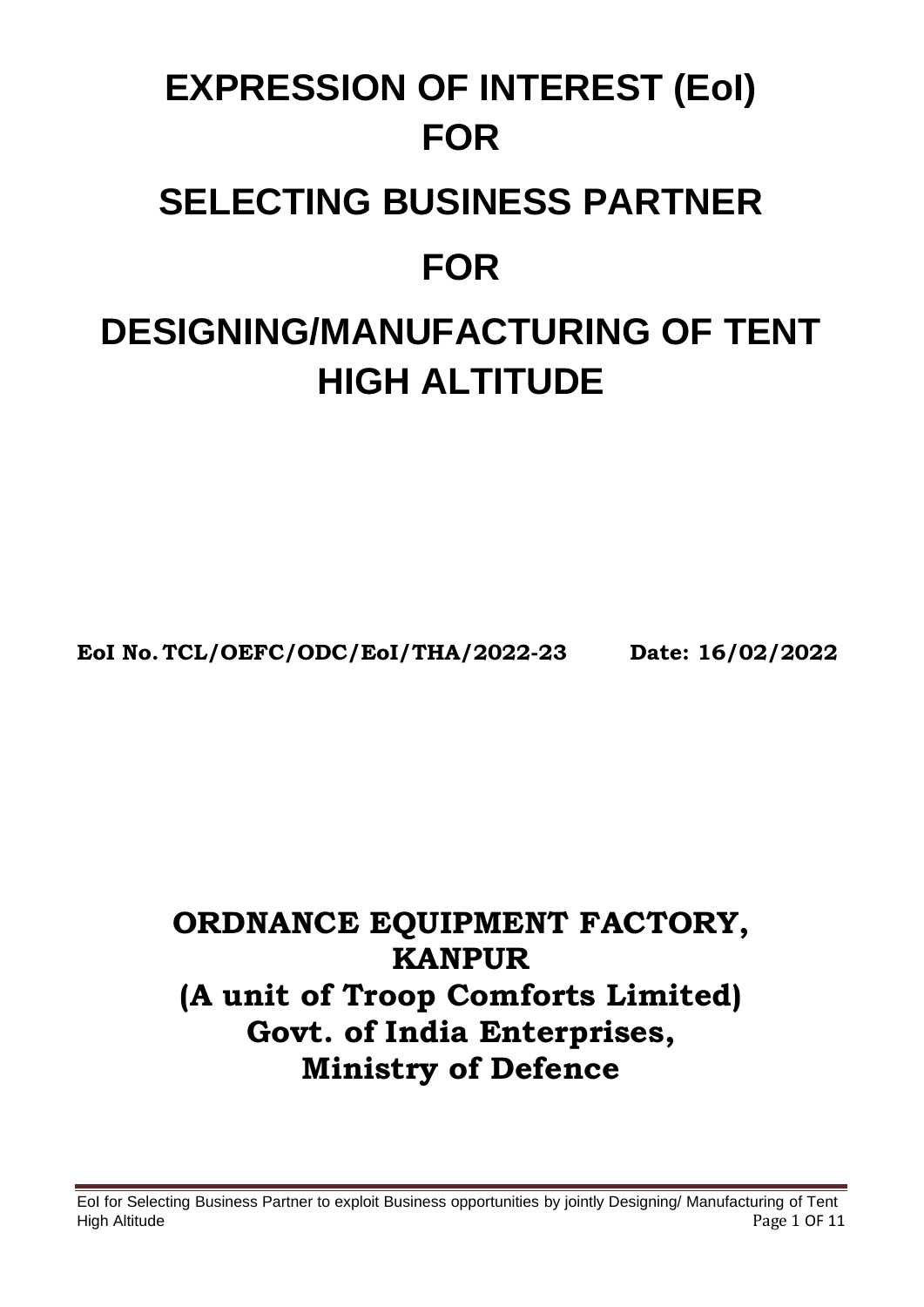## **PART – I**

#### **1. OBJECTIVE OF EXPRESSION OF INTEREST (EoI)**

The objective of this Expression of Interest (EoI) is to have MoU with an Indian enterprise to became Business Partner for Designing/Manufacturing of all types of Tent High Altitude in the form of complete units or parts thereof.

#### **2. EoI ISSUING AUTHORITY:**

This Expression of Interest (EoI) is issued by OEFC, a Unit of Troop Comfort Limited, Govt. of India Enterprise, and Ministry of Defence, intended to short-list potential bidders. OEFC decision with regard to the short -listing of bidders through this EoI shall be final and the OEFC reserves the right to reject anyorall the bidswithout assigningany reason.

| <b>S. No.</b>  | <b>Item</b>                                           | <b>Description</b>                                                                                                                                                   |
|----------------|-------------------------------------------------------|----------------------------------------------------------------------------------------------------------------------------------------------------------------------|
| 1              | <b>Project Title</b>                                  | <b>Expression of Interest (EoI) for selecting Business</b><br>Partner to exploit Business opportunities by jointly<br>Designing/Manufacturing of Tent High Altitude. |
| $\overline{2}$ | Eol No. & Date                                        | TCL/OEFC/ODC/Eol/THA/2022-23 Dt.16.02.2022                                                                                                                           |
| 3              | <b>ProjectInitiator Details</b>                       |                                                                                                                                                                      |
|                | Department                                            | <b>Ordnance Equipment Factory, Kanpur</b><br>A Unit of Troop Comfort Limited                                                                                         |
|                | <b>Contact Person &amp; Contact</b><br><b>Details</b> | Shri: Kuldeep Kumar                                                                                                                                                  |
|                |                                                       | Phone: 0512-2311181 (Extn 3070)                                                                                                                                      |
|                |                                                       | Mobile: 81056 06388                                                                                                                                                  |
|                |                                                       | Email: kuldeepkumar@ord.gov.in                                                                                                                                       |
|                |                                                       | <b>Ordnance Equipment Factory</b><br>A unit of Troop Comforts Limited, Kanpur<br>$U.P. - 208001.$<br>Ph. No.0512-2311181-85<br>Email: oefc@ord.nic.in                |
| 4              | Submission of Proposal                                | The General Manager<br><b>Ordnance Equipment Factory</b><br>Kanpur, U.P. - 208001<br>Email: oefc@ord.nic.in                                                          |
| 5              | Website                                               | https://www.troopcomfortslimited.co.in                                                                                                                               |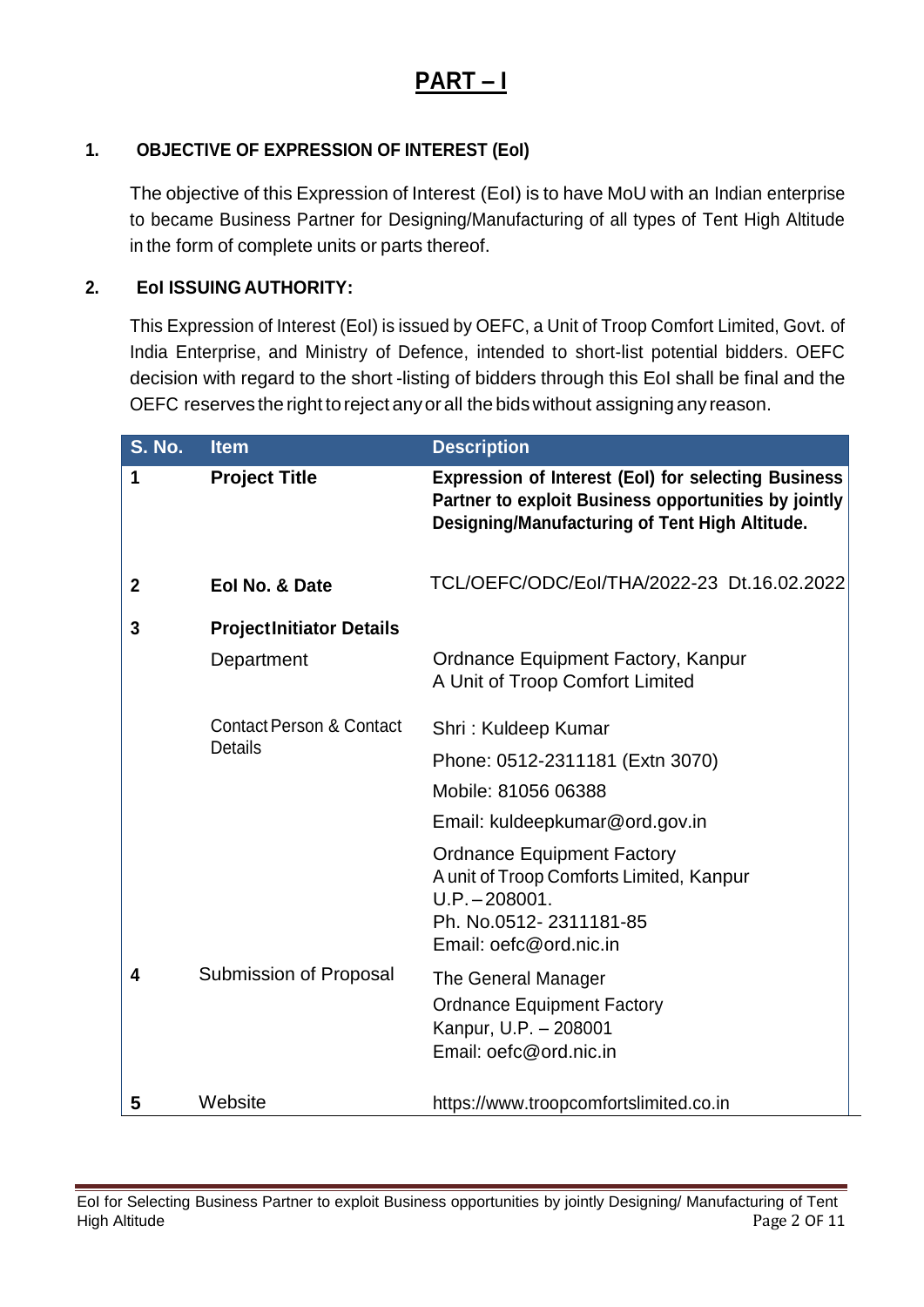#### **3. TENTATIVE CALENDAR OF EVENTS**

The following table enlists important milestones and timelines for completion of bidding activities:

| S. No          | <b>Milestone</b>                                                   | Date and time<br>(dd-mm-yyyy;<br>hh:mm) |
|----------------|--------------------------------------------------------------------|-----------------------------------------|
| 1 <sub>1</sub> | Release of Expression of Interest (EoI)                            | 16/02/2022                              |
| 2.             | Last date for submission of written questions by<br><b>bidders</b> | 23/02/2022; 17:00 Hrs                   |
| 3.             | Response to the Queries                                            | 25/02/2022; 17:00 Hrs                   |
| 4.             | Last date for Submission of Eol Response                           | 28/02/2022; 17:00 Hrs                   |
| 5.             | <b>Opening of EolResponses</b>                                     | 02/03/2022; 11:00 Hrs                   |
| 6.             | <b>Declaration of Short listed Firms</b>                           | To be informed later                    |

#### **4. AVAILABILITY OF THE EoIDOCUMENTS**

EoI can be downloaded from the website https://www.troopcomfortslimited.co.in. The bidders are expected to examine all instructions, forms, terms, project requirements and other details in the EoI documents. Failure to furnish complete information as mentioned in the EoI documents or submission of a proposal not substantially responsive to the EoI documents in every respect will be at the bidder's risk and may result in rejection of the proposal.

#### **5. VENUE &DEADLINE FOR SUBMISSION OF PROPOSALS**

Proposals, in its complete form in all respects as specified in the EoI, must be submitted to OEFC, at the following address/mail:

> **The General Manager Ordnance Equipment Factory Kanpur, U.P. – 208001 Email: oefc@ord.nic.in**

OEFC may, in exceptional circumstances and at its discretion, extend the deadline for submission of proposals by issuing an addendum to be made available on the OEFC website, in which case all rights and obligations of OEFC and the bidders previously subject to the original deadline will thereafter be subject to the deadline as extended.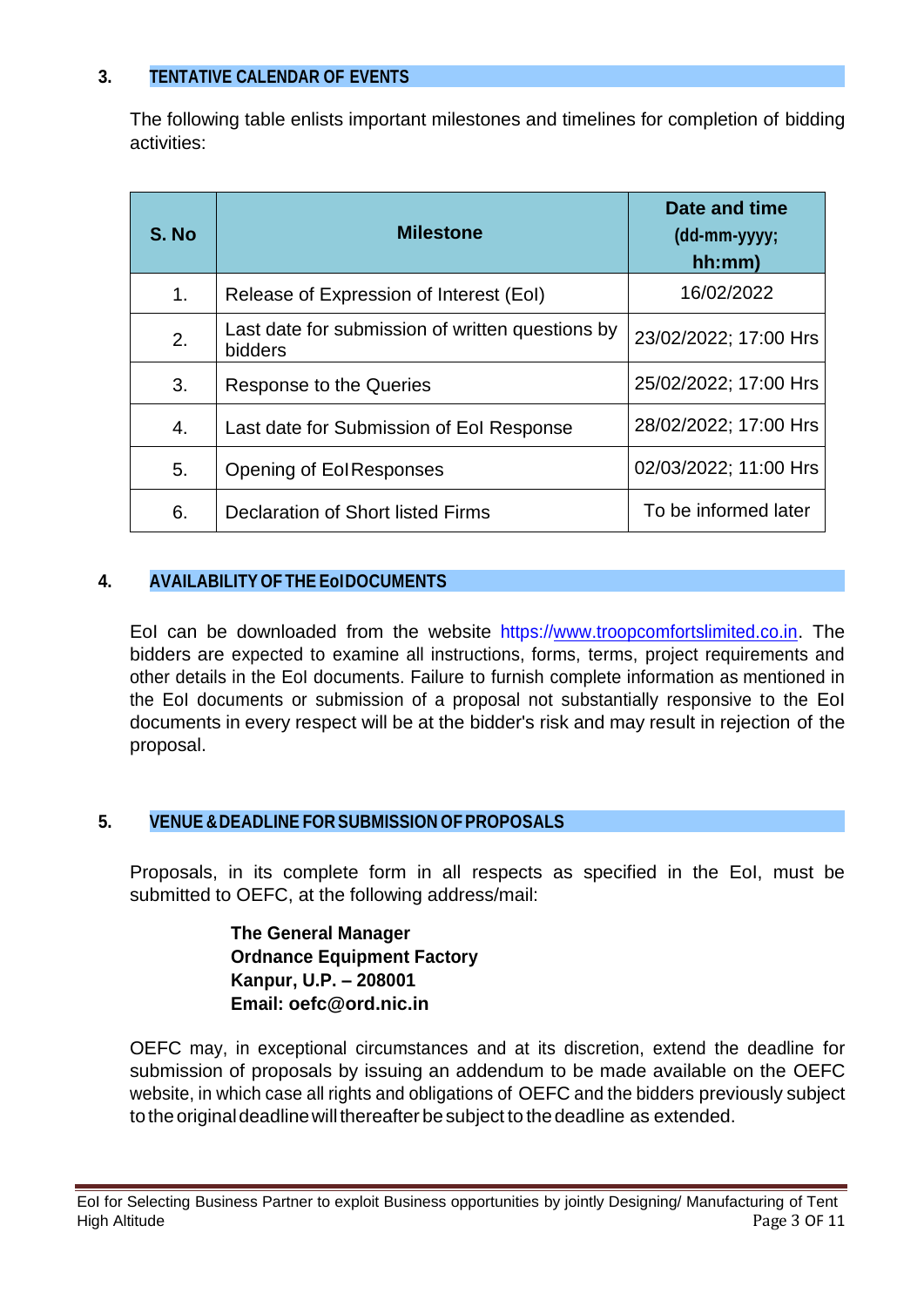## **PART – II**

## **EXPRESSION OF INTEREST (EoI)**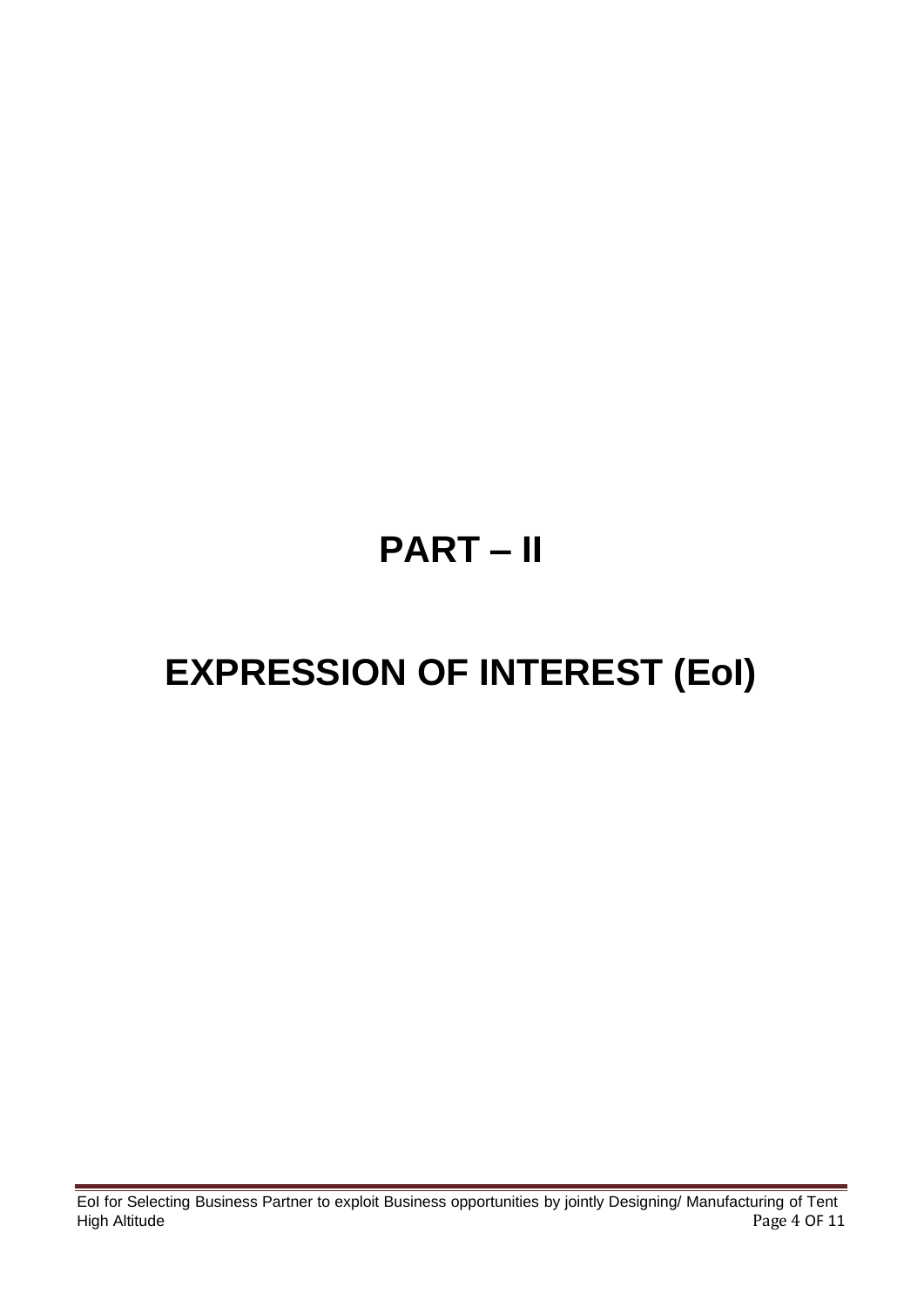#### **ORDNANCE EQUIPMENT FACTORY, KANPUR (A unit of Troop Comforts Limited) Govt. of India Enterprises, Ministry of Defence**

### **EXPRESSION OF INTEREST (EOI) FOR SELECTING BUSINESS PARNER FOR DESIGNING/MANUFACTURING OF TENT HIGH ALTITUDE**

**EoI No.: TCL/OEFC/ODC/EoI/THA/2022-23 Dated: 16/02/2022**

**SUB: Expression of Interest (EoI) for selecting Business Partner to exploit Business opportunities by jointly Designing/Manufacturing of Tent High Altitude.**

#### **1. INTRODUCTION**

- Ordnance Equipment Factory, Kanpur (OEFC) is a unit of Troop Comforts Limited, Govt of India Enterprise, Ministry of Defence. Troop Comforts Limited is a Public Sector Undertaking incorporated on 01<sup>st</sup> October 2021 under the companies Act, 2013(18 of 2013) with 100 % equity share held by Government of India. Prior to this, OEFC was part of erstwhile OFB (Ordnance Factory Board) under Dept. of Defence Production, Govt. of India.
- The unit is involved in manufacture of Troop Comforts Equipments such as Tents (TEFS 2M/4M, Tent Arctic), Sleeping Bags, Boots, Bukharis etc for Indian Armed Forces, MHA, State Police and Civil Sector.
- OEFC is equipped with State of The Art NABL Accredited Laboratory for all kind of input materials & Garniture inspection.

#### **2. OBJECTIVE:**

The objective of this Expression of Interest (EoI) is to have MoU with an Indian enterprise to become Business Partner for Designing/Manufacturing of Tent High Altitude.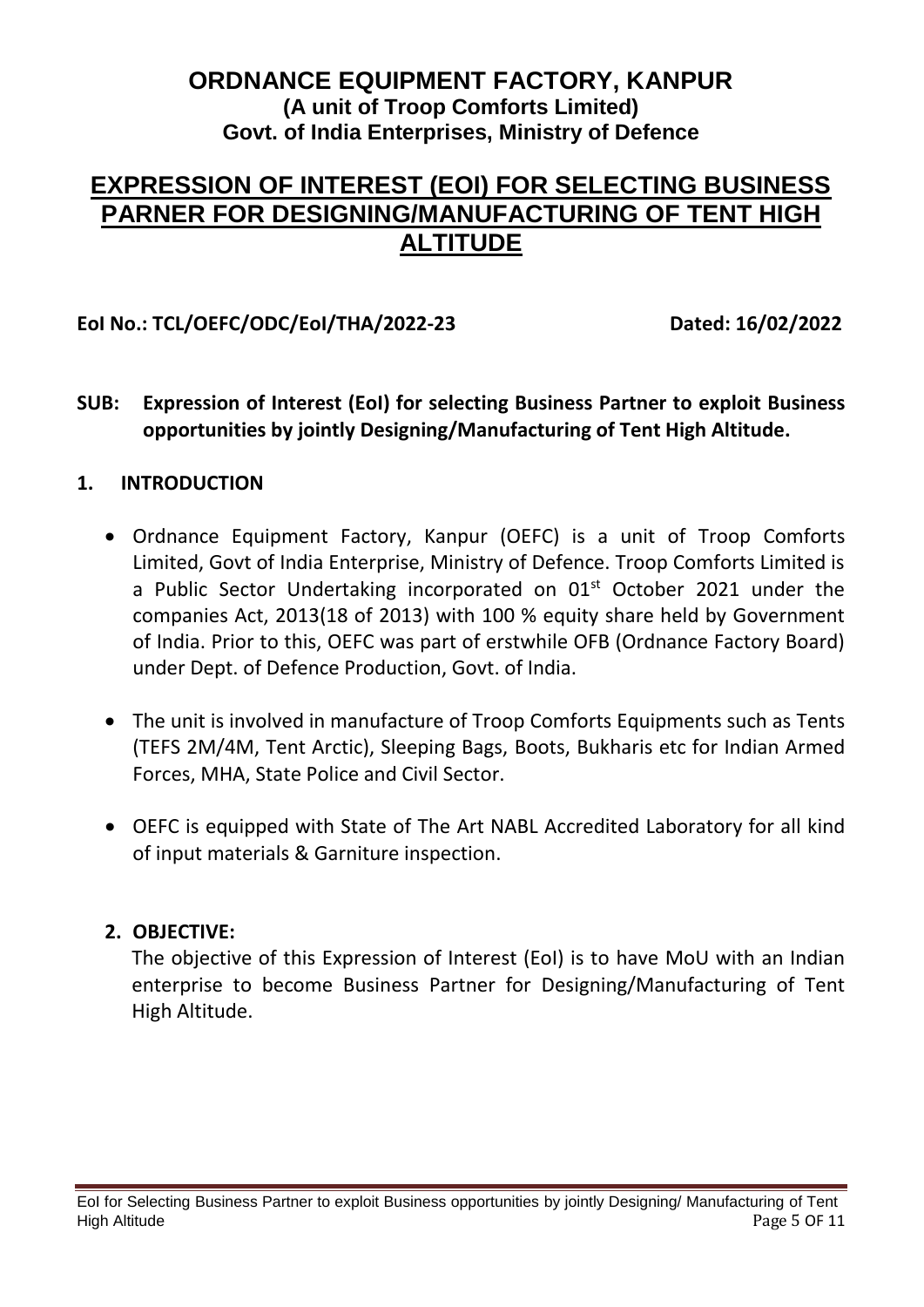#### **3. GENERAL INFORMATION:**

- a) The intended partner firm must have all technical and production facilities for manufacturing of Tent High Altitude conforming to BIS/MHA GSQR/NIJ specifications. The firm should be able to supply/support either the complete units or part/sub-assemblies/accessories (add-ons) depending on the requirement.
- b) The firm must have designed, developed & manufactured the subject item with minimum 50% of indigenous content. If they have collaborated with any foreign technology partner, the nature of such collaboration and technology area must be clearly stated in their offer.
- c) This EoI is not a part of bidding process and submission of any information against this EoI or any other additional information do not automatically entitle them to claim to qualify and/or any other right in any way.
- d) OEFC reserves the right to seek additional information from participating firms, including detailed presentation of their proposal.
- e) OEFC reserve the right, solely at its discretion to modify or issue another EoI at a later date without assigning any reason whatsoever.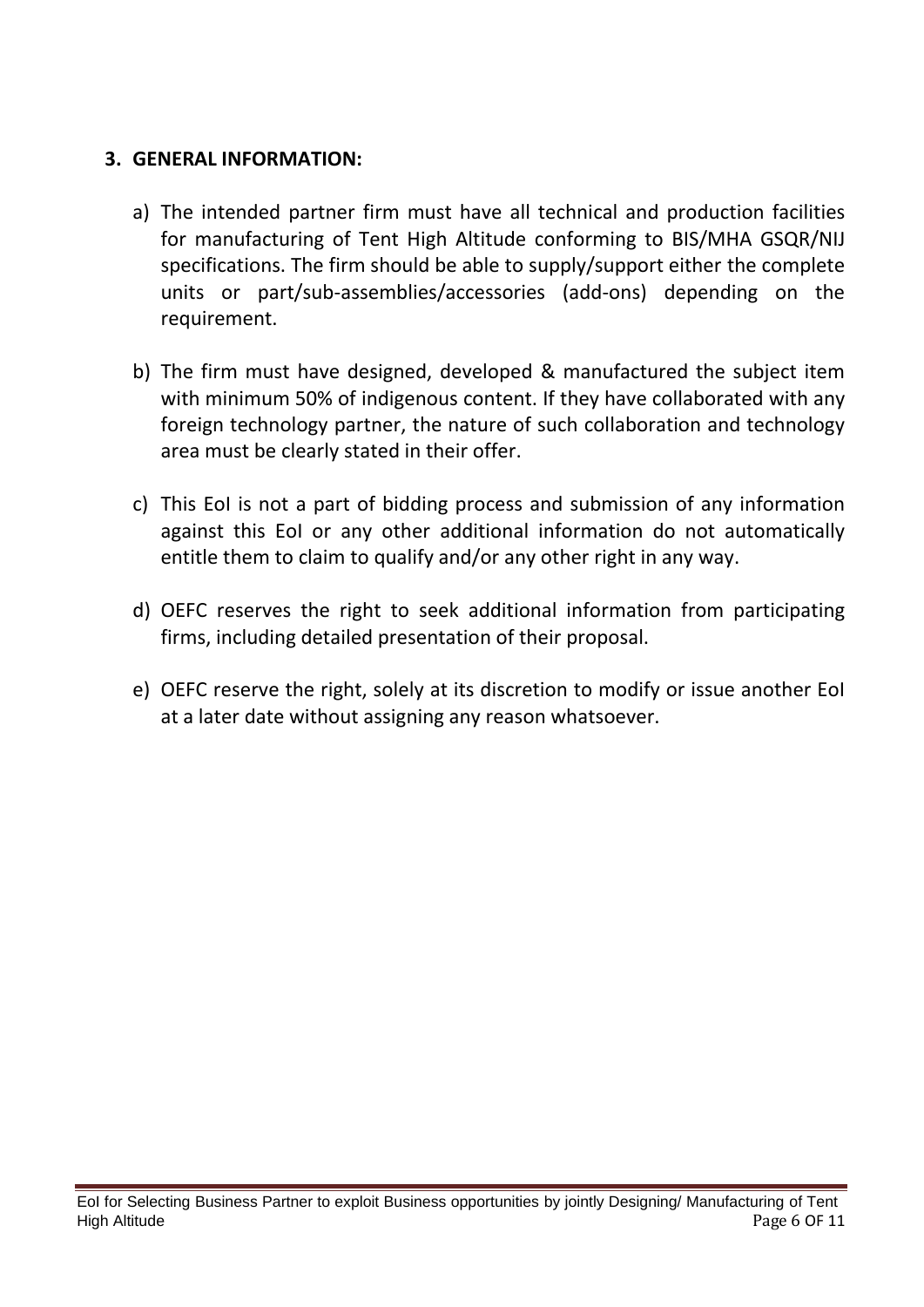#### **4. DETAILS OF THE COMPANY:**

| a)           | Name of the Company                                                                                                           |                                                  |
|--------------|-------------------------------------------------------------------------------------------------------------------------------|--------------------------------------------------|
| b)           | <b>Complete Address</b>                                                                                                       |                                                  |
| c)           | Nature of the Company                                                                                                         |                                                  |
| d)           | <b>Ownership Status</b>                                                                                                       |                                                  |
| e)           | Category of Industry                                                                                                          | Startup/DPSU/ MSME/etc                           |
| f)           | Registrations available with Govt<br>Agencies:<br>(Please mention Registration No.,<br>date & enclose the Certificate):       | 1.<br>2.<br>3.<br>4.                             |
| g)           | Average Turnover for last 03<br>Years (min Rs. 5 Cr. Required)<br>(Relaxable for Start-ups as per<br>latest Govt. Guidelines) |                                                  |
| h)           | Net Worth of previous financial<br>year                                                                                       | Positive / Negative                              |
| i)           | Defence Industrial Licence, if any.<br>If Yes, enclose the details                                                            |                                                  |
| j)           | PAN/TAN/CIN/GST<br>(Enclose the certificate copy)                                                                             |                                                  |
| $\mathsf{k}$ | Balance Sheets of last 03 Financial<br>Years enclose.                                                                         |                                                  |
| $\vert$      | Name of Contact person with<br>communication details                                                                          | Name:<br>Phone/Mob No:<br>Email:<br>Whatsapp No: |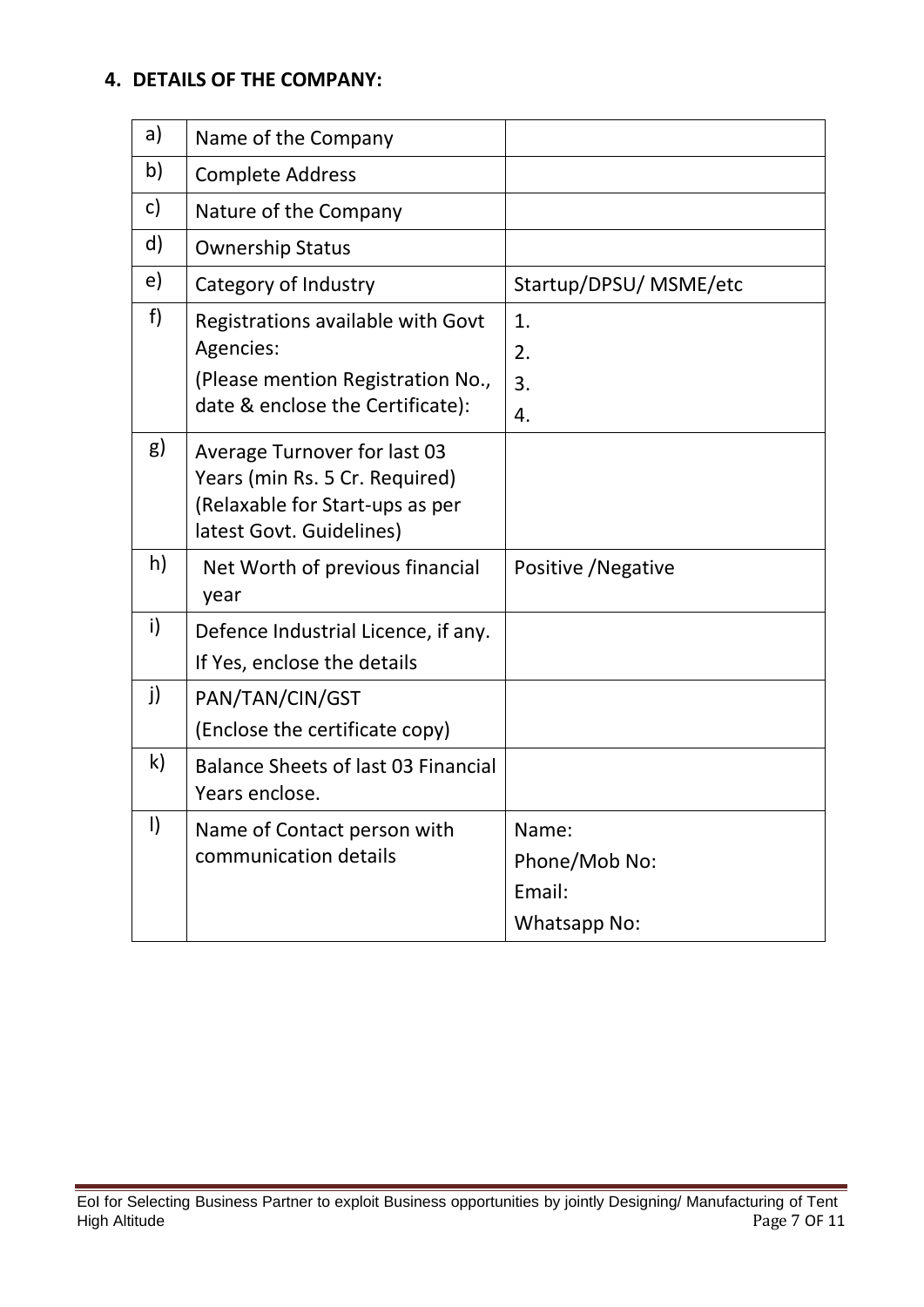#### **5. DETAILS FOR TECHNICAL EVALUATION:**

| a)           | Capability/Capacity to<br>design<br>/develop/manufacture& supply the<br>subject items in the<br>form<br>0f<br>complete units or parts thereof. | Yes/No    |
|--------------|------------------------------------------------------------------------------------------------------------------------------------------------|-----------|
| b)           | Enclose the latest & complete<br><b>Technical Brochure of all the</b><br>products/ technology along with<br>their annual production capacity.  | Yes/No    |
| $\mathsf{c}$ | Enclose the complete details of Plant<br>& Machine along with their annual<br>production capacity.                                             | Yes/No    |
| $\mathsf{d}$ | Enclose the details of Domestic<br>supply orders executed with Indian<br>Armed Forces/MHA etc                                                  | Yes/No/NA |
| e)           | Enclose the details of Export Supply<br>Orders, if any,                                                                                        | Yes/No/NA |
| f)           | Enclose the details along with copy<br>of IPRs, if any                                                                                         | Yes/No/NA |
| g)           | the<br>details of Foreign<br>Enclose<br>collaborations, if any.                                                                                | Yes/No/NA |
| h)           | Enclose details of In-House R&D<br>setup, if any.                                                                                              | Yes/No/NA |
| i)           | of<br>National/International<br><b>Details</b><br>certification/accreditation<br>along<br>with copy, if any.                                   | Yes/No/NA |
| j)           | Any other relevant information                                                                                                                 | Yes/No    |

#### **6. SHORT LISTING & SIGNING OF MoU:**

After evaluating the credentials, draft MoU will be forwarded to the selected Business Partner. After confirmation of mutually agreed details of the draft MoU, the MoU will be signed.

#### **7. OTHER REQUIREMENTS:**

The Participating Firms should also submit the following:

- i. Non-Disclosure Agreement
- ii. No Cost No Commitment confirmation.
- iii. An undertaking that firm is not debarred/blacklisted by any Government Organization/Department. (Format enclosed)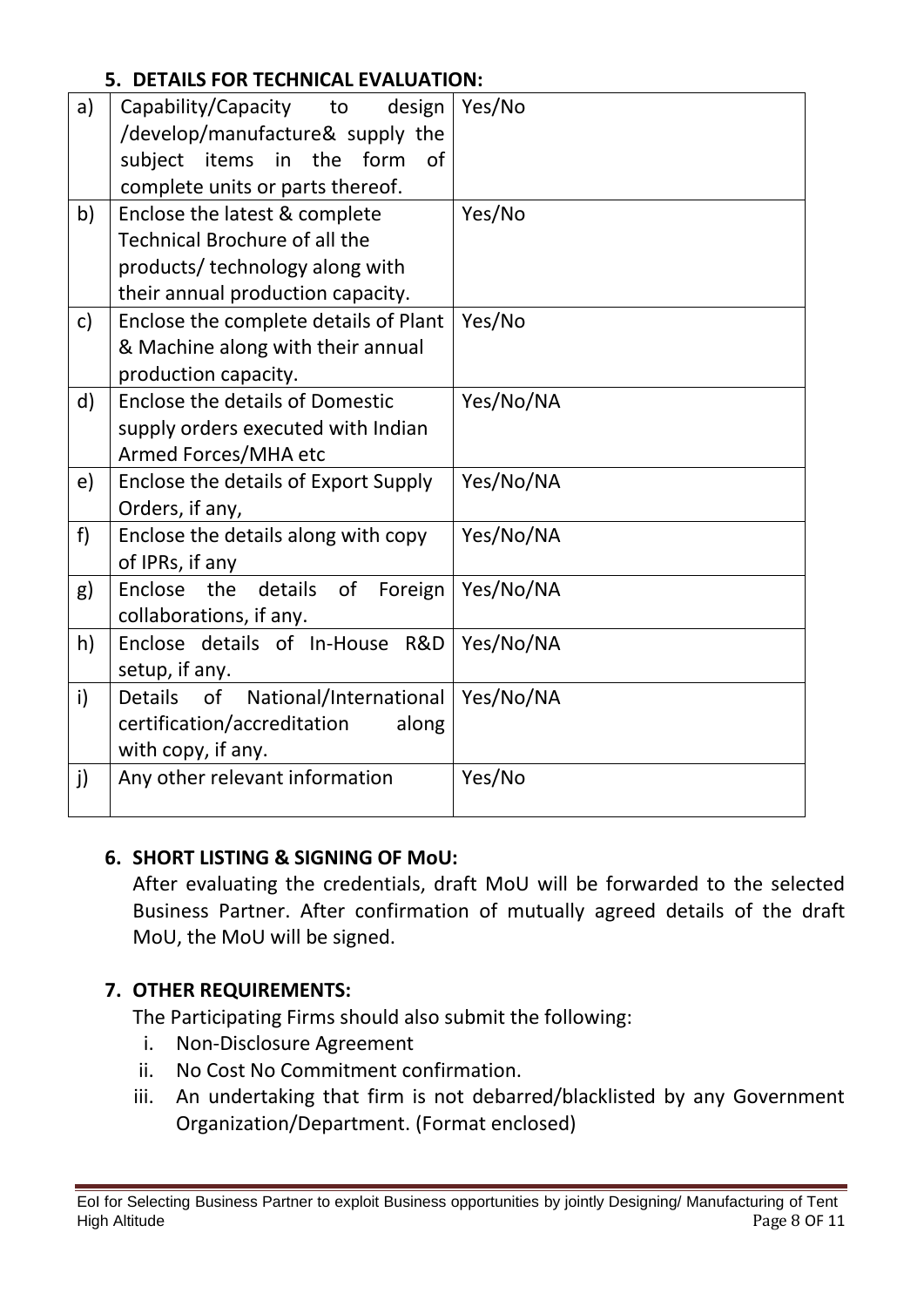#### **8. RESPONSE AGAINST THIS EXPRESSION OF INTEREST MAY BE SUBMITTED AT FOLLOWING ADDRESS:**

The General Manager Ordnance Equipment Factory Kanpur - 208001. Email: oefc@ord.nic.in

#### **9. DETAILS OF NODAL OFFICER:**

For any additional information or clarification correspondence can be made at following point of contact of OEFC Kanpur:

Nodal Officer: Kuldeep Kumar Phone: 0512-2311181 (Extn 3070) Email: kuldeepkumar@ord.gov.in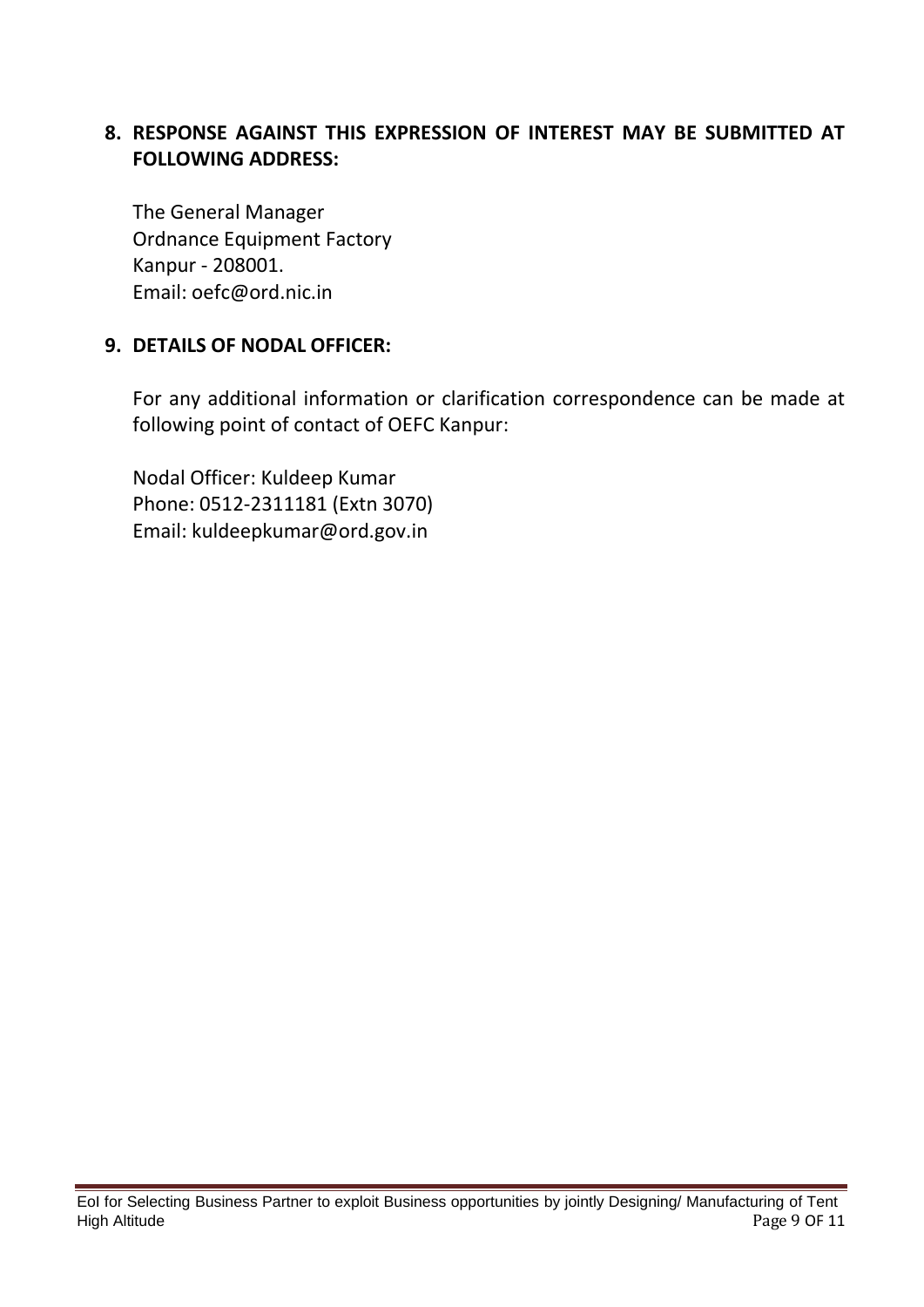#### **CHECK LIST FOR ENCLOSURES:**

Following is the Checklist for the documents to be attached with the EoI:

| i.    | Copy of Registration with Govt Agencies                                                                                         |
|-------|---------------------------------------------------------------------------------------------------------------------------------|
| ii.   | Copy of Defence Industrial Licence                                                                                              |
| iii.  | Copy of PAN/TAN/CIN/GST                                                                                                         |
| iv.   | Balance Sheet of last 03 financial years                                                                                        |
| v.    | Non-Disclosure Agreement                                                                                                        |
| vi.   | No Cost No Commitment confirmation                                                                                              |
| vii.  | An undertaking that firm is not<br>debarred/blacklisted by any Government<br>Organisation/Department. (Format enclosed)         |
| viii. | Copy of latest & complete Technical Brochure of<br>all the products/ technology along with their<br>annual production capacity. |
| ix.   | Complete details of Plant & Machine along with<br>their annual production capacity.                                             |
| х.    | Copy of details of Domestic supply orders<br>executed with Indian Armed Forces/MHA etc                                          |
| xi.   | Copy of details of Export Supply Orders, if any,                                                                                |
| xii.  | Copy of IPRs, if any                                                                                                            |
| xiii. | Details of Foreign collaborations, if any.                                                                                      |
| xiv.  | Details of In-House R&D setup, if any.                                                                                          |
| XV.   | Copy of National/International<br>certification/accreditation                                                                   |
| xvi.  | Any other relevant information                                                                                                  |